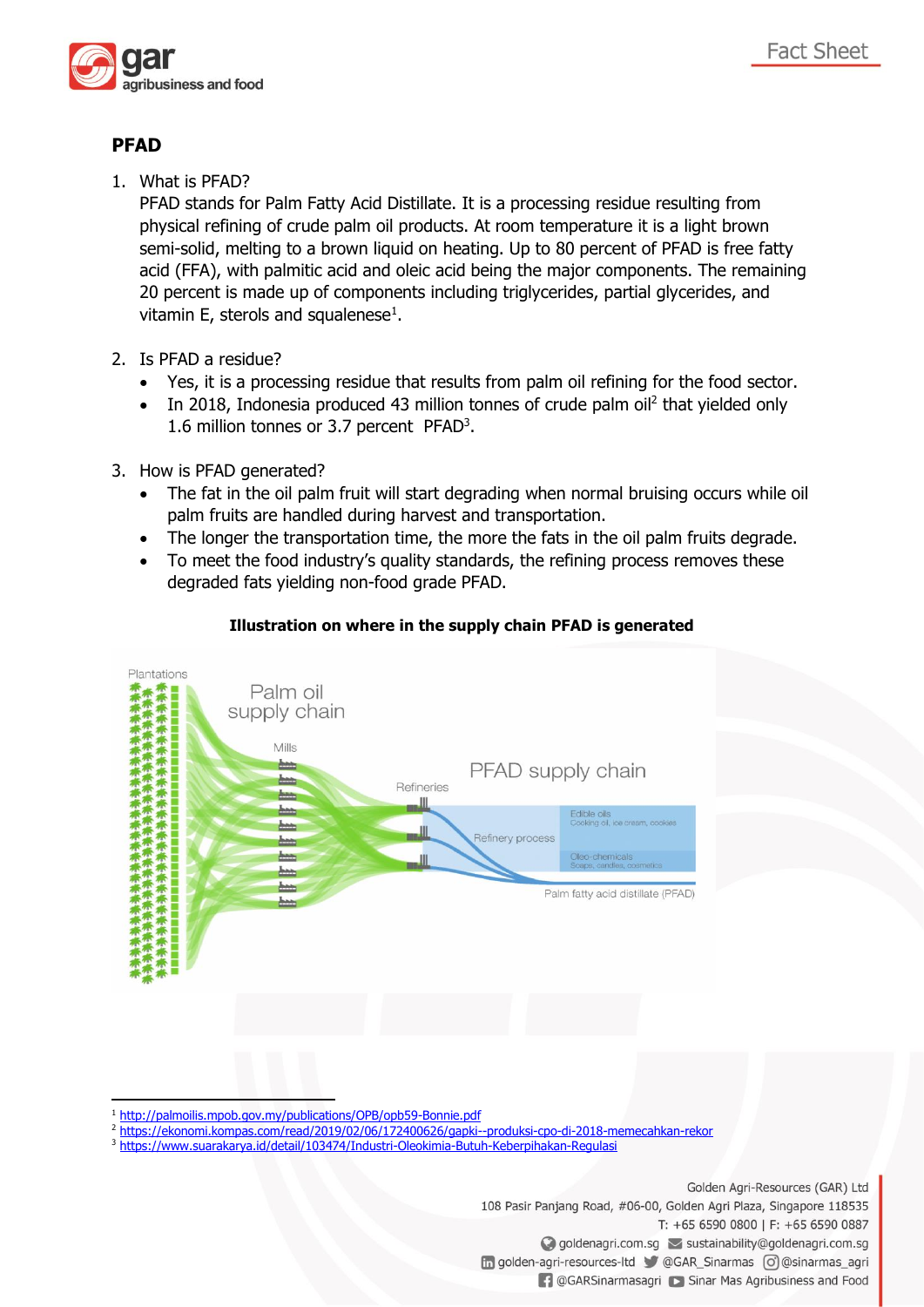

- 4. How is PFAD used?
	- $\bullet$  PFAD<sup>4</sup> is used as a renewable raw material in biofuels production as well as to produce candles, soaps, other oleochemical products, and animal feed.
	- Specific to biofuel production in Europe, the EU allows Member States to account PFAD consumption towards greenhouse gas emissions reductions under its Renewable Energy Directive. The amount of emissions reductions depends on the PFAD's technical classification, a residue or co-product, which is up to the individual Member State.
	- To verify the emissions reductions, the EU relies on voluntary certification schemes, such as the International Sustainability and Carbon Certification system<sup>5</sup>.
- 5. What are the benefits<sup>6</sup> of using PFAD?
	- Producing renewable fuels using PFAD is good for the climate. It is an efficient way to use waste generated through the palm oil refining process, preventing PFAD from going to literal waste. A by-product that is undesirable from the food industry perspective can be very desirable for other sectors.
	- Neste MY Renewable Diesel<sup>7</sup> which is refined from PFAD and other waste and residue materials, such as Used Cooking Oil (UCO), helps to replace crude oil-based diesel in transportation.
	- Using Neste MY Renewable Diesel can reduce greenhouse gas emissions by 90 percent on average compared to a diesel-powered vehicle using conventional fossil fuel-based diesel.
- 6. Can PFAD be produced sustainably?
	- Yes, PFAD can be produced sustainably, if the plantations, mills, and refineries from which the PFAD is sourced, are managed sustainably
	- For example, a company like Neste<sup>8</sup> only buys PFAD from suppliers who are committed to sustainable production practices and comply with strict sustainability criteria such as deforestation-free and meet requirements in the biofuels regulation.
	- Additionally, Neste uses PFAD that is traceable to the point it is removed from the main production stream at the palm oil refinery.
- 7. Does PFAD-use put pressure on land?

No, Informa Economics<sup>9</sup> quoted that the use of PFAD does not boost production of palm oil, expansion of its cultivation, nor drive palm oil deforestation. PFAD is a non-desired output of the palm oil refining process. More PFAD generated results in less quality refined product and reduced profits for the palm oil refiner. It is in the interests of PO producers to reduce the amount of PFAD they generate. However, it is in the broader interest for this residue to find a use to avoid it becoming a waste product.

- <sup>7</sup> <https://www.neste.com/corporate-info/sustainability/sustainable-supply-chain/pfad-residue-palm-oil-refining-process>
- <sup>8</sup> <https://www.neste.com/releases-and-news/sustainability/sustainably-produced-biofuels-do-not-cause-deforestation>
- <sup>9</sup> <http://www.inbio.biz/?p=383>

Golden Agri-Resources (GAR) Ltd

108 Pasir Panjang Road, #06-00, Golden Agri Plaza, Singapore 118535

T: +65 6590 0800 | F: +65 6590 0887

◆ goldenagri.com.sg → sustainability@goldenagri.com.sg

in golden-agri-resources-ltd @GAR\_Sinarmas | @ @sinarmas\_agri

**1** @GARSinarmasagri is Sinar Mas Agribusiness and Food

<sup>1</sup> <sup>4</sup> <https://www.neste.com/corporate-info/sustainability/sustainable-supply-chain/pfad-residue-palm-oil-refining-process>

<https://www.iscc-system.org/>

<https://www.neste.com/corporate-info/sustainability/sustainable-supply-chain/pfad-residue-palm-oil-refining-process>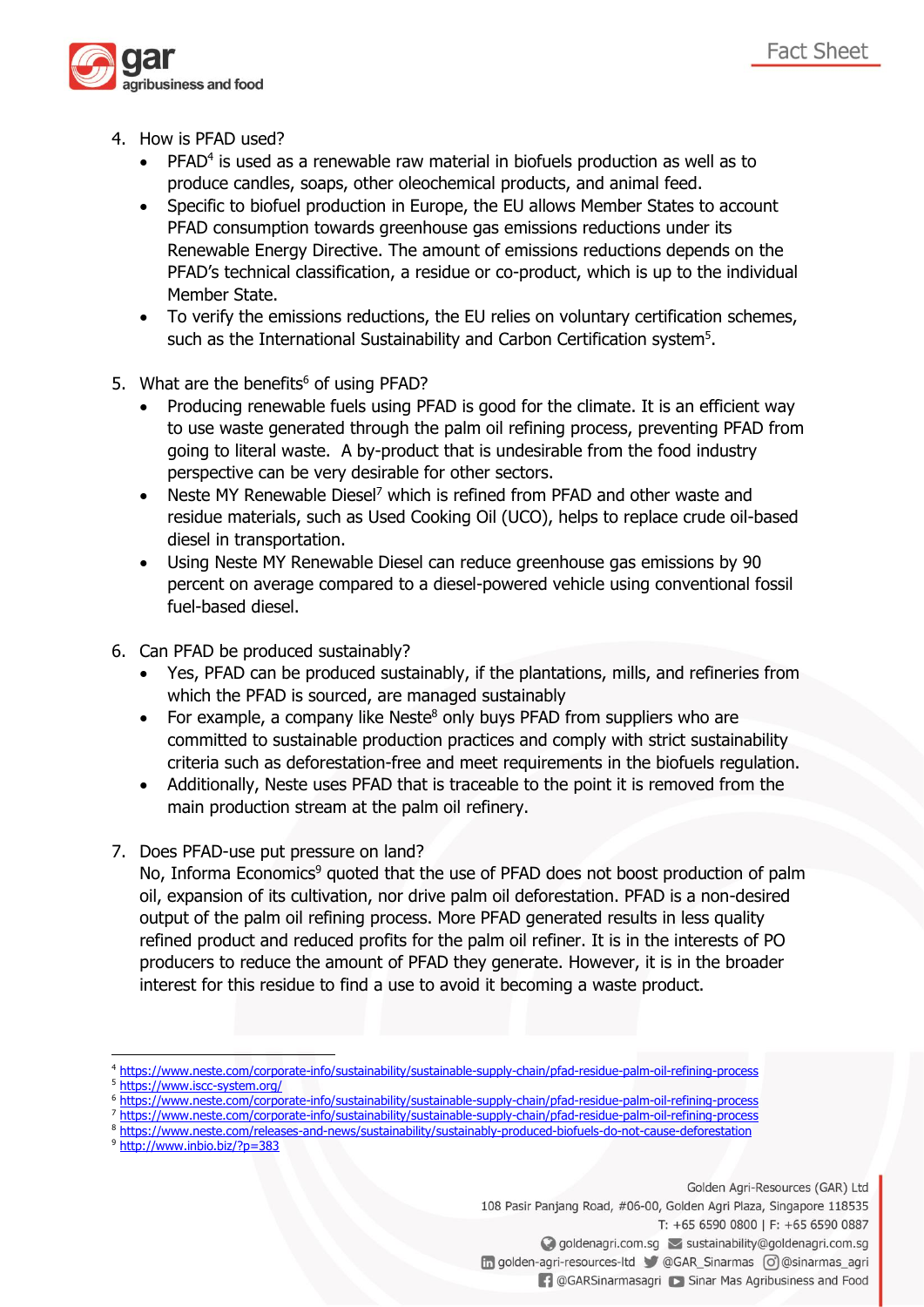- 8. Does GAR produce PFAD sustainably?
	- GAR is committed to the sustainable production of palm oil, as set out in the GAR Social and Environmental Policy (GSEP)<sup>10</sup>.
	- The GSEP applies to all upstream and downstream palm oil operations that we own, manage or invest in, regardless of the stake.
	- PFAD from GAR operations is the result of sustainable production practices. Therefore, it can be considered a sustainably produced process residue.
	- In line with our commitments in the GSEP, we produce palm oil in accordance with the sustainability requirements in the EU Renewable Energy Directive.

## 9. Should governments incentivise PFAD consumption?

Yes, governments should encourage PFAD consumption for the following reasons:

- PFAD is a processing residue from the production of food grade products. Per circular economic principles, the industry should find a positive economic use for such processing residues as part of a waste reduction strategy.
- PFAD is derived from the palm oil fruit that has the highest oil productivity per hectare of land amongst the vegetable oils. Produced sustainably, palm oil requires less land per unit volume than the other oils.
- PFAD and palm oil production supports the livelihoods of 2.67 million smallholders<sup>11</sup> in Indonesia and  $650,000$  smallholders<sup>12</sup> in Malaysia.

## 10. Actions for government and customers

- Government should
	- o Recognise PFAD as a processing residue resulting from the physical refining of crude palm oil products
	- $\circ$  Avoid waste and instead, encourage usage of residues back into renewable products per circular economy principles
	- $\circ$  Call for its industries to implement sustainable sourcing policies to ensure traceable and sustainable production
	- o Promote the use of certified sustainable PFAD products in the market
- Customers should

 $\overline{a}$ 

- o Invest in PFAD-based biofuel production in order to optimise the use of PFAD
- o Commit and implement sustainable sourcing policies to ensure traceable and sustainable palm oil production
- o Communicate and explain to stakeholders about the functional and environmental attributes of PFAD
- o Support companies with commitments to sustainable palm oil sourcing
- o Buy only certified sustainable PFAD products

- <sup>11</sup> <https://databoks.katadata.co.id/datapublish/2019/12/21/jumlah-petani-sawit-267-juta-kepala-keluarga>
- <sup>12</sup> <https://www.straitstimes.com/asia/se-asia/eu-palm-oil-ban-sows-bitter-seeds-for-southeast-asian-farmers>

Golden Agri-Resources (GAR) Ltd

**Fact Sheet** 

108 Pasir Panjang Road, #06-00, Golden Agri Plaza, Singapore 118535 T: +65 6590 0800 | F: +65 6590 0887 ◯ goldenagri.com.sg > sustainability@goldenagri.com.sg in golden-agri-resources-ltd @GAR\_Sinarmas o @sinarmas\_agri

**1** @GARSinarmasagri is Sinar Mas Agribusiness and Food

<sup>10</sup> <https://goldenagri.com.sg/wp-content/uploads/2016/01/GSEP-English.pdf>